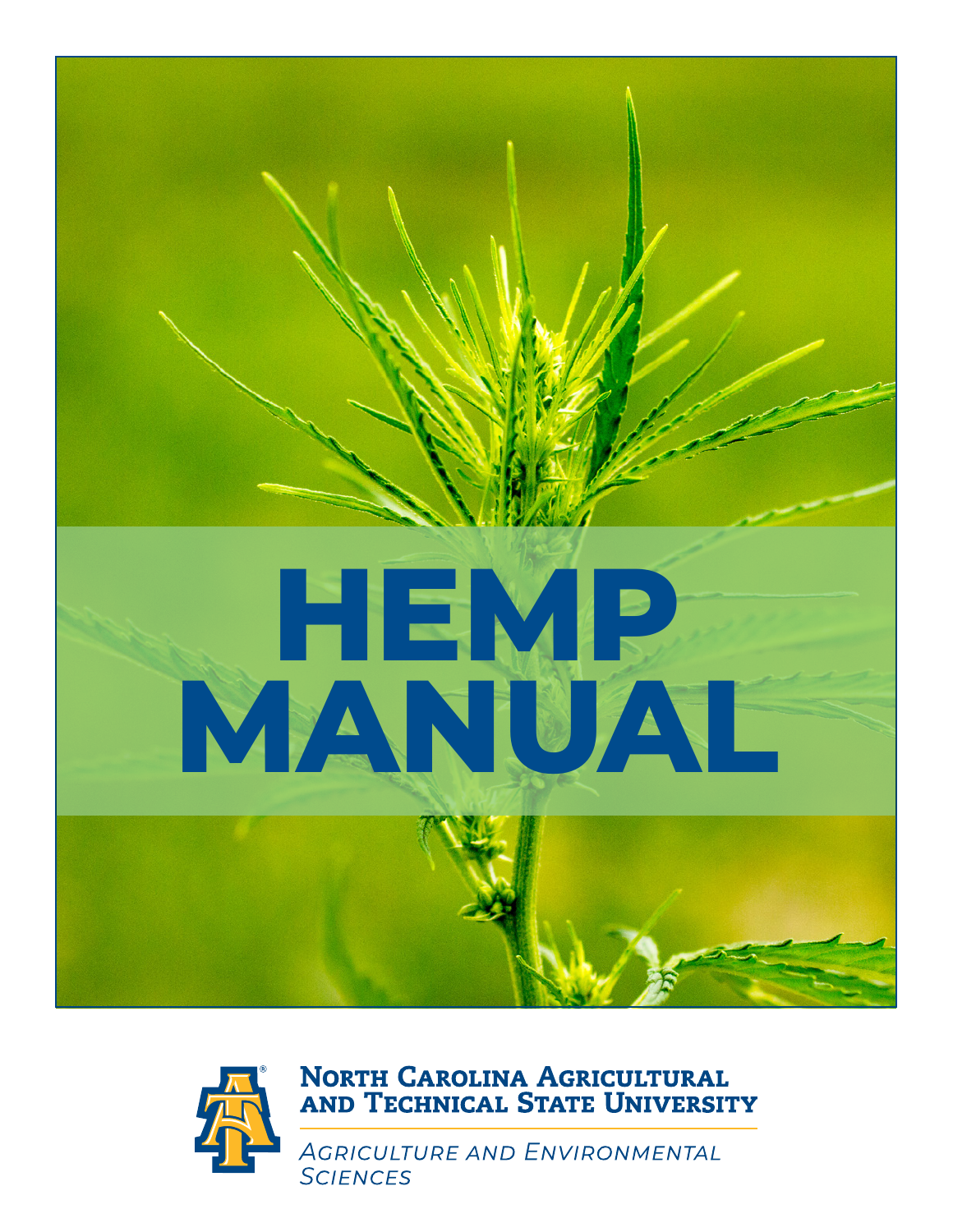# **TABLE OF CONTENTS**

| 1. Information on hemp, comparison with other plants, narcotic properties1 |  |
|----------------------------------------------------------------------------|--|
|                                                                            |  |
|                                                                            |  |
|                                                                            |  |
|                                                                            |  |
|                                                                            |  |
|                                                                            |  |
|                                                                            |  |
|                                                                            |  |

Conceptualization: Arnab Bhowmik, Ph.D.

Original draft preparation: Arnab Bhowmik, Ph.D.; Sanjun Gu, Ph.D.; John Ivey; and Matthew Todd

Review and editing: Arnab Bhowmik, Ph.D.; Abolghasem Shahbazi, Ph.D.; Guochen Yang, Ph.D.; and Shirley Hymon-Parker, Ph.D.

Acknowledgements: Office of Agricultural Research and Agricultural Communications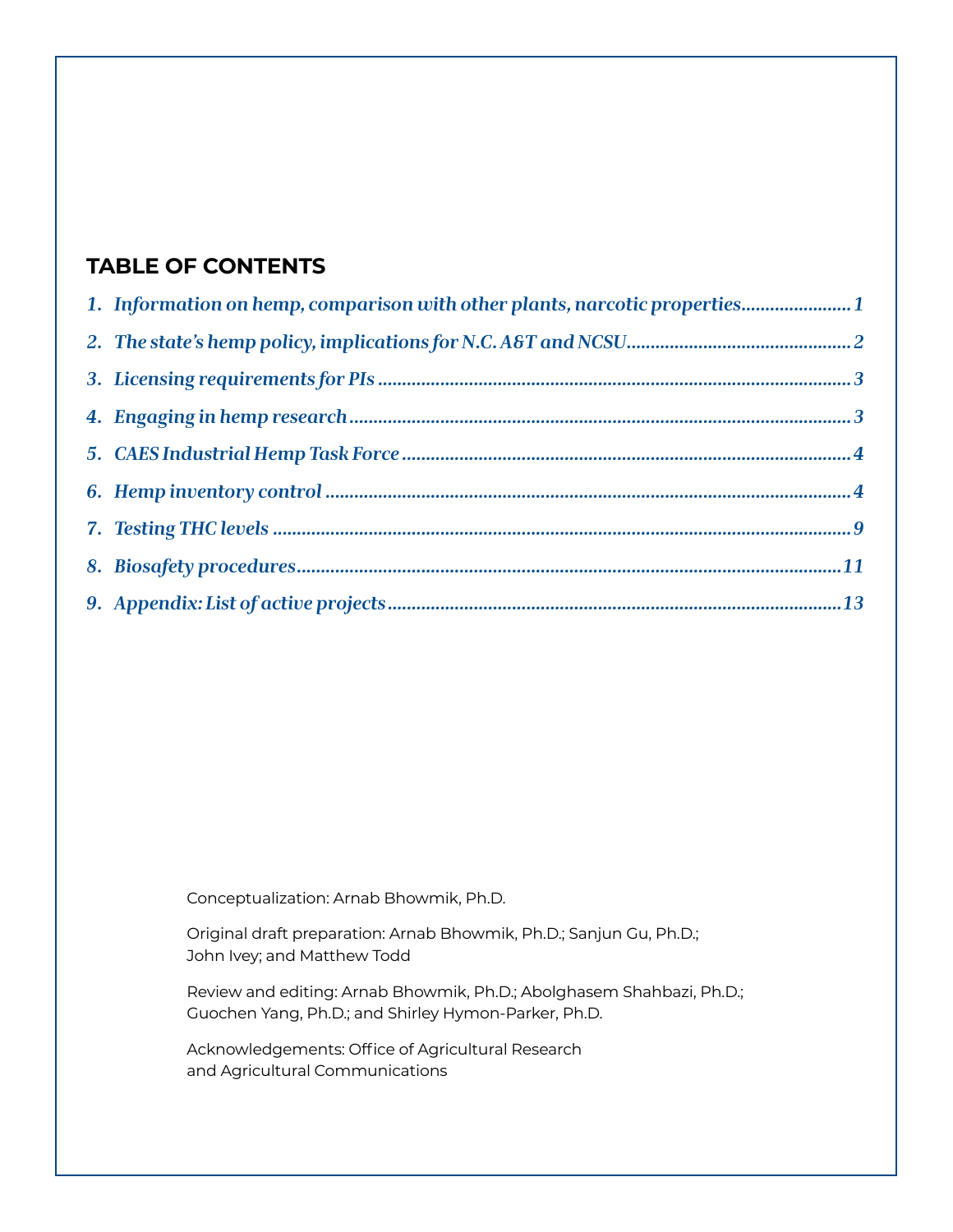# **1.INFORMATION ON HEMP, COMPARISON WITH OTHER PLANTS, NARCOTIC PROPERTIES**

Originating in Central Asia, hemp is a warm season, annual herbaceous species of the Cannabaceae family. It is a short day dicot and begins to flower as days shorten after the summer solstice, June 21. It is naturally dioecious (there are male plants and female plants).

The scientific name of hemp is Cannabis sativa L. Cannabis is one of the most ancient domesticated crops. Hemp and marijuana are different cultivars of cannabis. Hemp has been an important source of fiber and oilseed while marijuana has been known for its inebriant and psychoactive effect.

Hemp and marijuana cannot be distinguished by their appearance. The difference is in the content of the psychoactive chemical Tetrahydrocannabinol (THC) and the non-psychoactive Cannabidiol (CBD). Industrial hemp has more CBD and a mandated THC content of less than or equal to 0.3%, while marijuana has less CBD and more THC (>0.3%, with an average of about 10%).

THC and CBD

- Both are cannabinoids, which are rich in trichrome of the bracts of female flowers.
- THC refers to a psychotropic cannabinoid and is the principal psychoactive constituent of cannabis.
- $\cdot$  CBD is one of at least 113 active cannabinoids identified in cannabis. It is a major phyto-cannabinoid, accounting for up to 40% of the plant's extract. It does not have any intoxicating effects but may have effects on anxiety, anti-psychotic effects, or other health benefits.
- Different molecular structure:



It has been claimed that there are more than 25,000 products made from hemp. Three major product categories with market potential for hemp are fiber (bast and hurd), seeds (grain and oil), and cannabinoids (female floral parts).

Hemp has a wide range of environmental adaptation, but varieties perform better in their areas of development. Hemp does best on a loose, well-aerated loam soil with high fertility and abundant organic matter. Well-drained clay soils can be used, but poorly drained clay soils are inappropriate. Industrial hemp requires a near-neutral pH for optimal growth. A pH of 7.0-7.5 is preferable, with a lower limit of 6.0. The optimal growth temperature for hemp is 66-77ºF. Hemp is sensitive to photoperiod (day length). As a short-day plant, its critical photoperiod,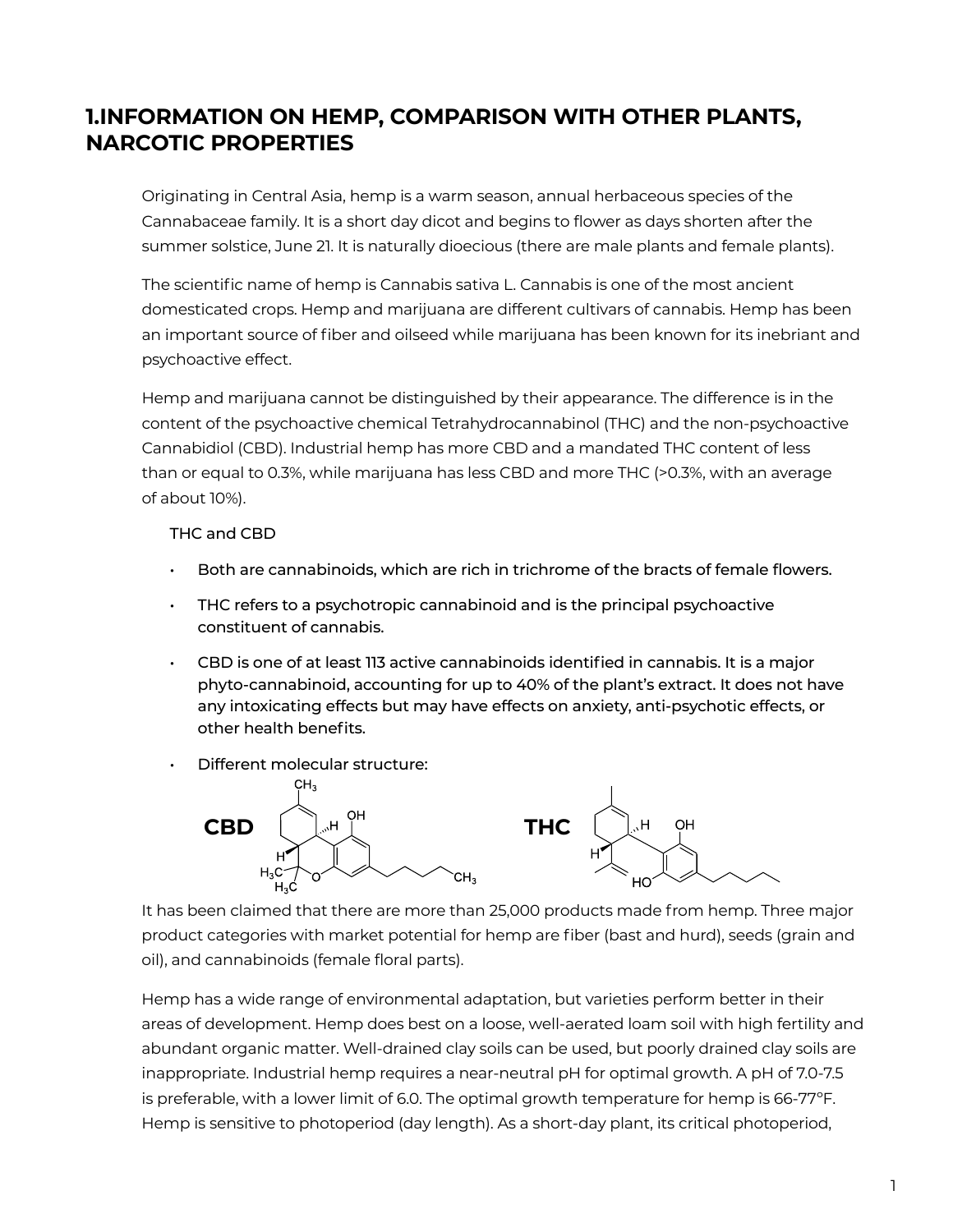under which the crop is induced to flower, is about 14 hours once the juvenile phase has been satisfied. About 20-28 inches of water is necessary over the growing season for hemp, with 10- 14 inches of water needed during the vegetative period.

Direct seeding is typical for fiber and grain hemp production. Clones and/or feminized seeds are used for CBD hemp production. When using feminized seeds, it is recommended that seedlings be raised in a greenhouse, and transplanted into the field later. Currently, 100% female cultivars do not exist. Extra efforts are necessary to remove male plants for CBD production.

# **2.THE STATE'S HEMP POLICY, IMPLICATIONS FOR N.C. A&T AND NCSU**

For decades, federal law did not differentiate hemp from other Cannabis plants. Cannabis of any kind was made illegal and hemp was classified as a Schedule I controlled substance according to the Controlled Substances Act of 1970. There was no large-scale industrial production in the United States, and the U.S. market was mainly dependent on imports for both finished hemp products and for ingredients to be used in further processing.

In 2014, the United States Congress granted permission through the Farm Bill to run test programs for growing hemp in a number of states. In 2016, the North Carolina General Assembly passed SB 313, legalizing the production of industrial hemp in the state (NC Department of Agriculture, 2015). This bill was followed by HB 992, passed in 2015, that established an Industrial Hemp Commission to develop the rules and licensing structure necessary to stay within federal laws. As a result of this legislation, GS 106-568.55 was written to allow the development of industrial hemp research programs to be directly managed by the state's land grant universities, North Carolina Agricultural and Technical State University and North Carolina State University, allowing them to be licensed growers for the purposes of conducting research on the commercial uses of industrial hemp.

Under state and federal laws, individuals must be issued a license to participate in the industrial hemp pilot program. Growers in North Carolina who wish to cultivate industrial hemp shall submit an application for a license to the Industrial Hemp Commission, which must be approved by commission members. The Industrial Hemp Commission is responsible for developing rules and applications for participating in the program.

N.C. A&T and NCSU, both being land grant universities, continue to conduct research on industrial hemp as a part of the state's pilot program, as allowed under federal law. These two universities work with farmers to collect data from the private sector while conducting research on the university farms as well. This data is being used to better represent the production and success of the industrial hemp program in North Carolina.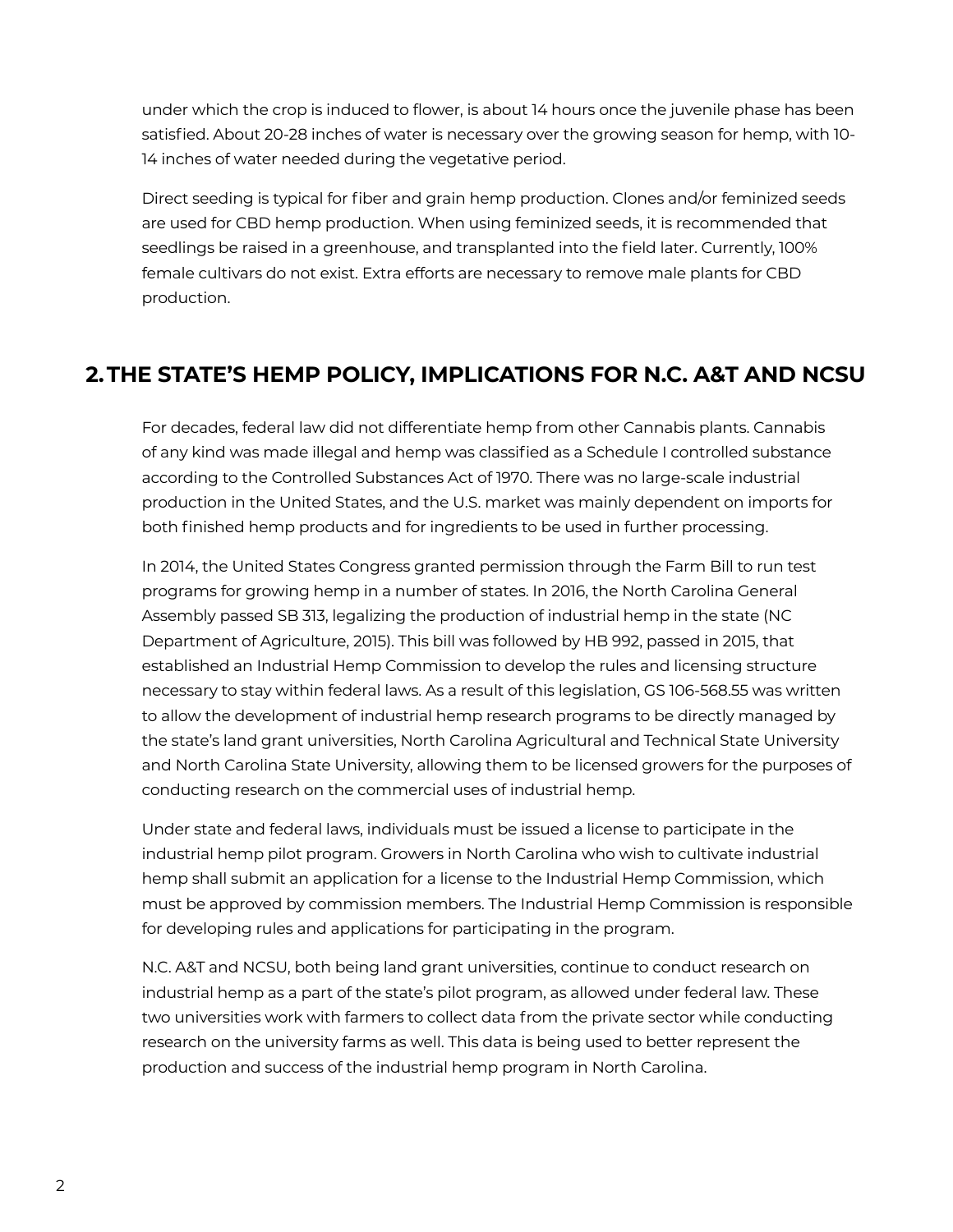# **3.LICENSING REQUIREMENTS FOR PIS**

To conduct industrial hemp research at N.C. A&T, the principal investigator (PI) must submit a plan of work to the associate dean for agricultural research. This plan should include what will be researched, where the research will be conducted, how the research will be conducted without disrupting ongoing projects, and how and where the material will be handled and stored. The PI must consider labor, storage and space. Since space on the N.C. A&T University Farm is limited, it is recommended that new researchers consider working with existing projects or find local farmers to assist by providing land and data for the PI. In order to participate in the Hemp Research Program, each PI must receive a research license from the North Carolina Hemp Commission. The application can be found at https://www.ncagr.gov/ hemp/application.htm.

## **4.ENGAGING IN HEMP RESEARCH**

Faculty who have secured external funding to support hemp research must submit a Hemp Activity Form to the associate dean for research. Also, faculty planning to use the University Farm for their research must submit an Access to Farm, Greenhouse, and Lab Request Form and receive approval prior to submitting proposals to funding agencies. Once engaged in hemp research and upon relocating hemp products or derivatives from the initial research location to another location on or off campus, a Chain of Custody Form must be completed and approved. The Chain of Custody Form enables the CAES to comply with state regulations.

Students interested in participating in the industrial hemp program must first obtain permission from the project PI. Once the PI agrees, they will pass the students' information to the staff (or designated personnel) to contact the students and arrange a meeting. At this meeting, the students will be instructed on responsibilities, expectation of duties, field dress requirements, and anything else that the designated personnel deems necessary. At this meeting, the students must complete liability and Code of Conduct (COC) waivers. The liability waiver is the standard liability waiver for anyone working on the farm. This COC will explain the dos and don'ts to the student worker. This COC should include, but may not be limited to, the fact that students are not allowed to (i) work at the field plot without supervision; (ii) handle samples without direct supervision; (iii) remove plants, plant matter or any derivative from the field under penalty of law (if caught they could face criminal charges). The students' signed copies should be kept on file by the designated personnel.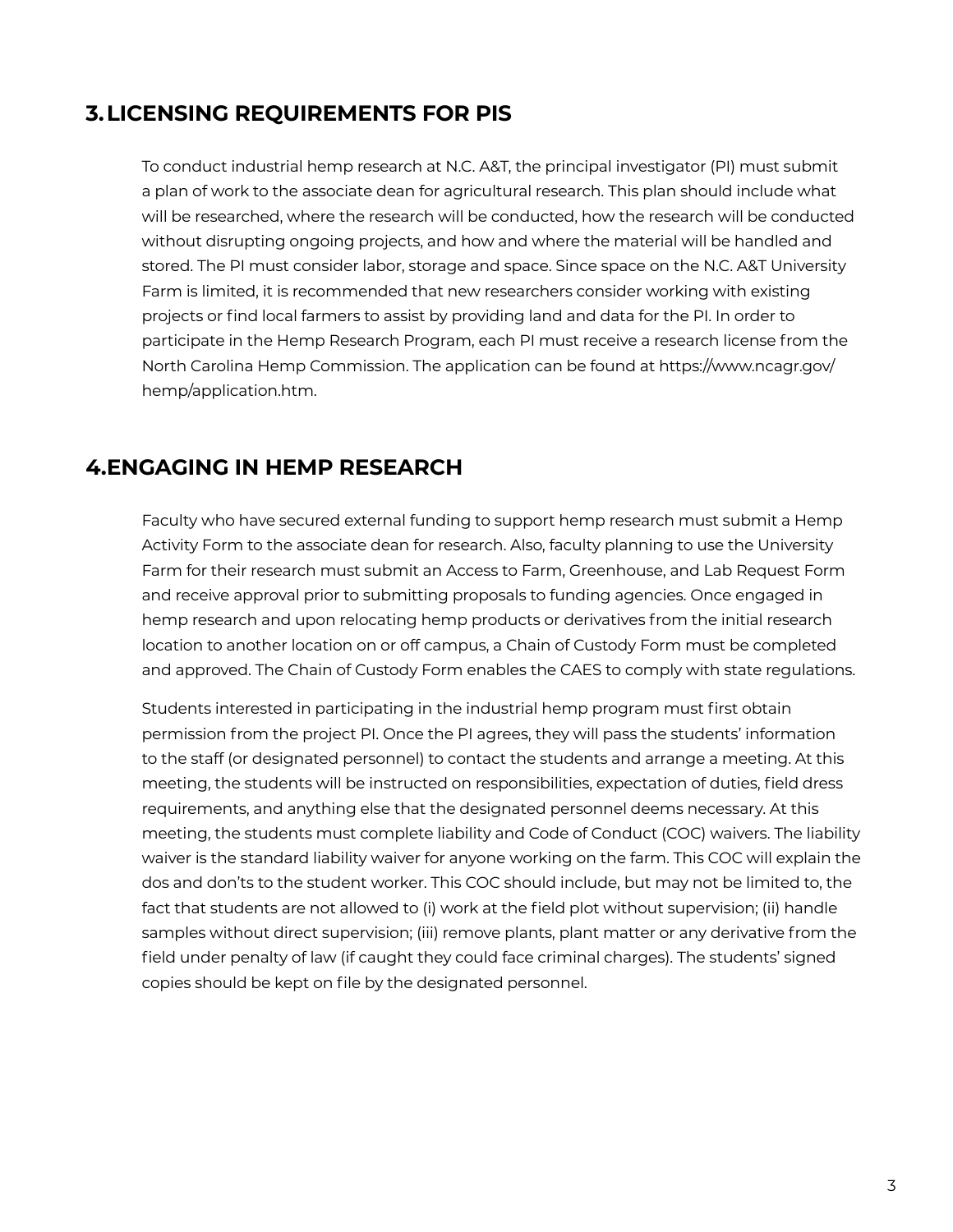# **5.CAES INDUSTRIAL HEMP TASK FORCE**

In 2015, the N.C. House and Senate passed Senate Bill 313, legalizing industrial hemp production in the state. The purpose of the bill was to establish a pilot program in the state in order to enhance agricultural production by providing small farmers an opportunity to generate profits through hemp production. The original legislation, which included the formation of the N.C. Industrial Hemp Commission, was modified (House Bill 992) in 2016 to establish a research program and to expand the original five-member commission to nine members, including N.C. A&T. The governor recently completed his work in forming the commission which will establish the rules and regulations related to testing hemp for THC levels, supervising the growth and harvesting of industrial hemp, and verifying the type of seeds that can be used by licensees. Guochen Yang, Ph.D. represents A&T as a member of the commission.

The purpose of the task force is to provide leadership in coordinating research programs related to cultivating or growing hemp in the state; vet relationships with selected growers who will be licensed to plant and cultivate demonstration plots; and develop guidelines and procedures consistent with those of the Industrial Hemp Commission and applicable to A&T. Currently, there are 11 active members, consisting of CAES hemp researchers, a member of the NC Industrial Hemp Commission, university law enforcement members and Agricultural Communications staff (Table 1).

The task force meets quarterly on an hourly basis; however, there are occasions when it may meet more or less often, depending on the nature of the matters to be discussed. There may also be follow-up meeting discussions and questions amongst the group by email.

## **6.HEMP INVENTORY CONTROL**

- **A. Planting material** When seeds or clones are procured, they should be kept by the PI or the research staff designated by the PI until the time of planting. For example, seeds and clones for the 2019 planting season were housed in the Soils Lab on the N.C. A&T Farm and were only accessible through the research staff member with the key to the lab. A Chain of Custody form should be filled out by the PI/research staff and kept with the planting material along with a copy of the PI's hemp permit, the seller's hemp permit and the bill of sale of the seeds or clones.
- **B. Planting -** The planting time will be determined by the PI and research staff. Once the planting time has been determined, the research staff will be in charge of seed propagation, clone propagation, or receiving and caring for plants that are to be used in the research study. Permanent greenhouse space, with locks, would ensure limited access to the plants unless granted by the PI. Any time plants are introduced or removed from the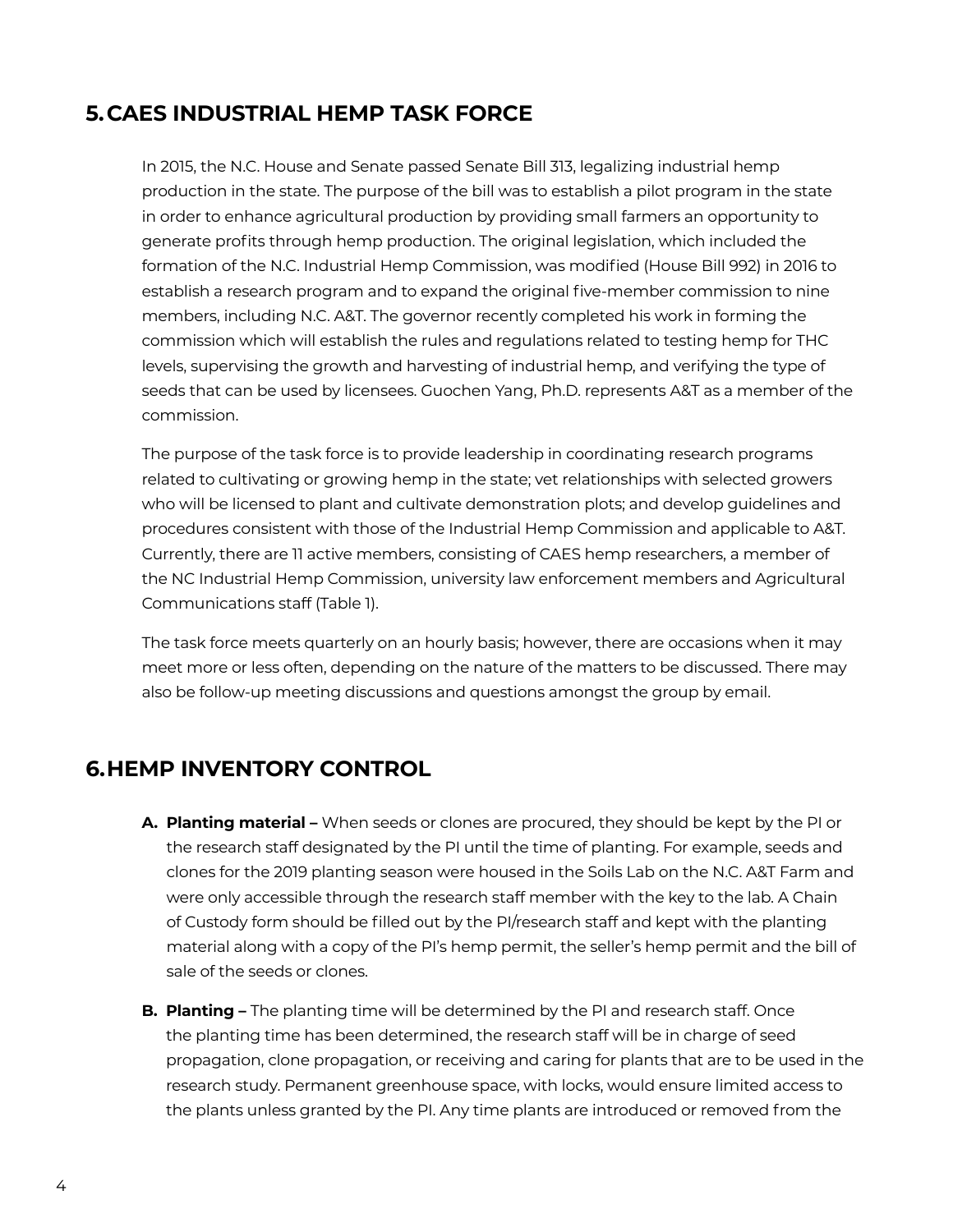# **TABLE 1. LIST OF N.C. A&T INDUSTRIAL HEMP TASK FORCE MEMBERS**

| <b>NAME</b>                 | <b>POSITION</b>                                                            | <b>DEPARTMENT</b>                                               | <b>EMAIL</b>        |
|-----------------------------|----------------------------------------------------------------------------|-----------------------------------------------------------------|---------------------|
| Shirley Hymon-Parker, Ph.D. | Associate Dean for Research                                                | Office of Agricultural<br>Research                              | sjhymonp@ncat.edu   |
| Guochen Yang, Ph.D.         | Commissioner, N.C. Industrial<br>Hemp Commission; Professor                | Natural Resources and<br><b>Environmental Design</b>            | yangg@ncat.edu      |
| Abolghasem Shahbazi, Ph.D.  | Director of Biological<br>Engineering Program,<br>Director of CREST Center | Natural Resources and<br><b>Environmental Design</b>            | ash@ncat.edu        |
| Daniel Nonte                | Interim Director, Agricultural<br>Communications                           | Agricultural<br>Communications                                  | dmnonte@ncat.edu    |
| Charles Wilson              | Chief of Police                                                            | University Police<br>Department                                 | cewilson@ncat.edu   |
| Alphanie McCall             | Administrative Support<br>Specialist                                       | Office of Agricultural<br>Research                              | aymccall@ncat.edu   |
| Leon Moses                  | Farm Superintendent                                                        | University Farm                                                 | ljmoses@ncat.edu    |
| Sanjun Gu, Ph.D.            | Horticulture Specialist                                                    | Cooperative Extension                                           | sgu@ncat.edu        |
| Arnab Bhowmik, Ph.D.        | Assistant Professor, Soil<br>Science                                       | Natural Resources and<br><b>Environmental Design</b>            | abhowmik@ncat.edu   |
| Osei Yeboah, Ph.D.          | Professor, Agribusiness                                                    | Agribusiness, Applied<br>Economics and<br>Agriscience Education | oyeboah@ncat.edu    |
| Melissa Holloway, J.D.      | <b>General Counsel</b>                                                     | Office of Legal Affairs                                         | mjholloway@ncat.edu |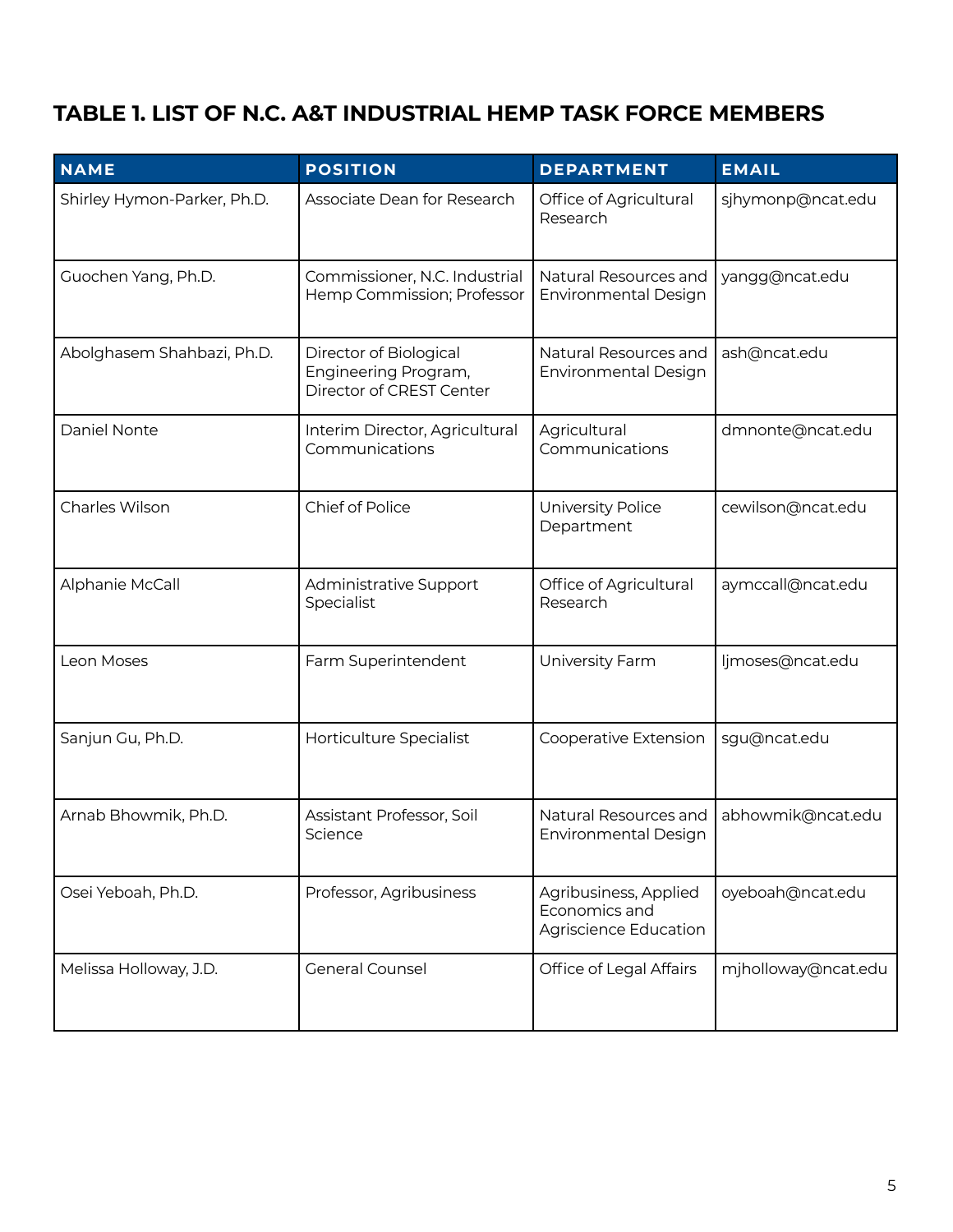greenhouse, a Chain of Custody form should be signed with the PI's permission.

- **C. Harvesting –** Harvest time will be decided by the PI and the research team. Harvest will be conducted by the entire Hemp Project Team and any registered N.C. A&T student volunteers. All student volunteers must fill out a waiver and be approved by the PI to work in the project. Once harvest has begun, no one is allowed to harvest without supervision by the PI or the designated research staff. Harvested material will be transported by the designated research staff to the drying/curing chamber, where the plants will be weighed and data will be recorded. The floral material (bud) will be bucked from the stalks and the bud will be weighed and recorded, and then placed into the drying chamber with a secure lock. Once dried, the weight of the dried buds will be recorded and the buds placed into containers and transported to the designated lab in the department by the research staff. The harvest will be secured until transfer to the analytical staff for extraction/distillation. Every time, upon transfer, a Chain of Custody form must be signed by both the designated research and analytical staff.
- **D. Transporting** Transportation of any material will only be done by the PI or designated research staff. When transporting any material – seeds, plants or harvested material – a copy of the PI's Industrial Hemp Permit must be included during transport. A copy of the Chain of Custody should also be with the material at all times.
- **E. Storage –** Any time seeds, plants or plant material is being held, there must be limited access to the material. Keeping materials in a locked cabinet, behind locked doors and in a space that is not accessible to non-designated personnel is mandatory.
- **F. Sampling** Sampling of any part of the plant tissue, flowers or soil should be done under the supervision of the PI. Once samples have been taken in the field they are to be immediately dropped off for analytical evaluation and a Chain of Custody form must be signed.
- **G. Disposal –** All biomass collected from the industrial hemp field should be dried, weighed and processed so that a shelf-stable product can be saved for future testing. All remaining biomass, including but not limited to stalks, leaves, trimmed waste and any leftover biomass, needs to be destroyed in the incinerator at the N.C. A&T Swine Unit. When this occurs, there must be a COC form filled out by the research specialist and a member of the Swine Unit to ensure that all waste was properly destroyed. The research specialist should also take pictures or a video to keep with the COC for records. This is the same process that we would use for any industrial hemp crop that is not compliant with state or federal law, i.e., if the crop tests above the allowable THC limit or "hot." If this occurs, the crop must be destroyed by using the incinerator at the Swine Unit. Again, the research specialist must have a COC filled out with a signature from a representative at the Swine Unit.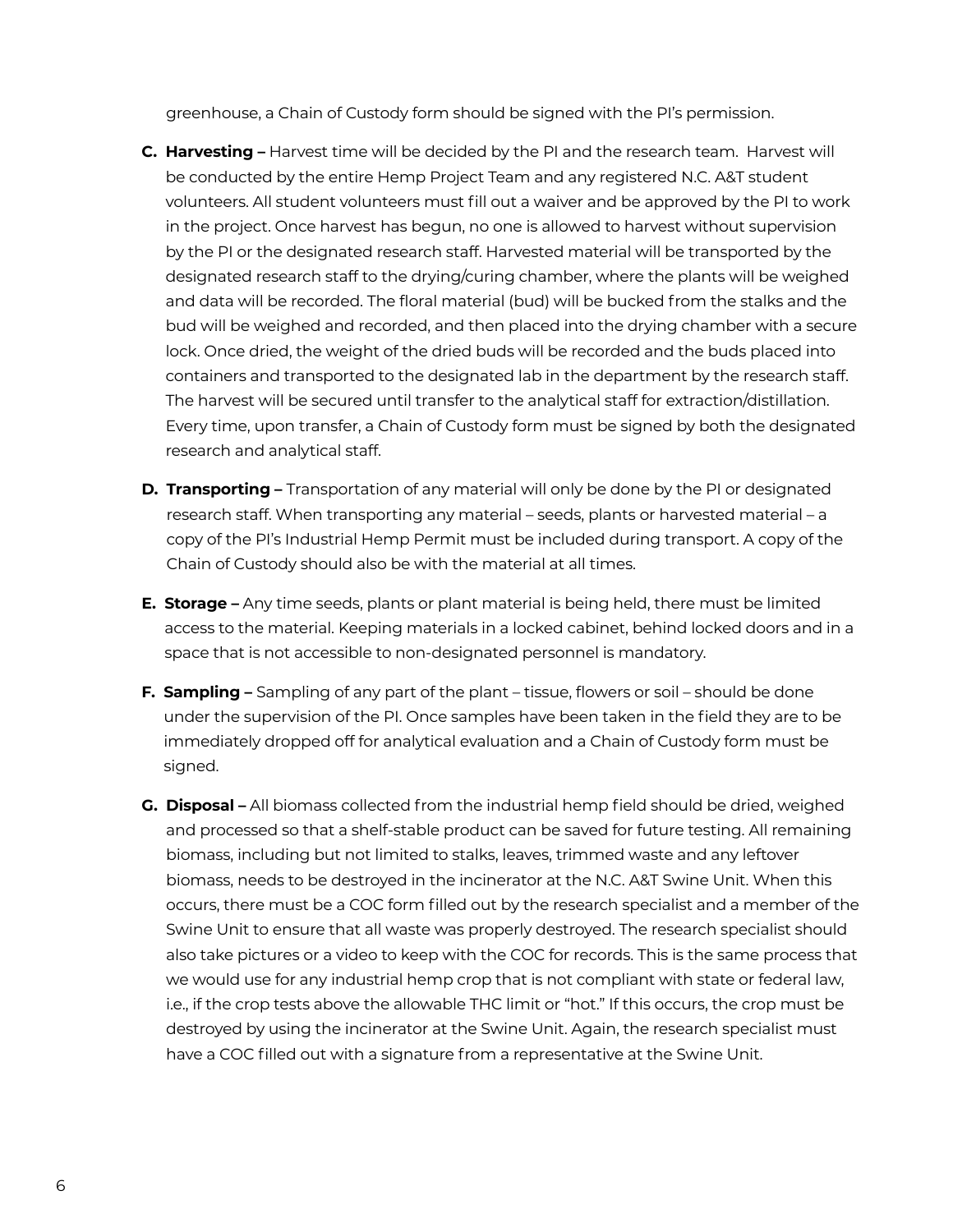# **HEMP CHAIN OF CUSTODY TRACKING FORM**

Project Title:

Investigator(s):

Varieties: \_\_\_\_\_\_\_\_\_\_\_\_\_\_\_\_\_\_\_\_\_\_\_\_\_\_\_\_\_\_\_\_\_\_\_\_\_\_\_\_\_\_\_\_\_\_\_\_\_\_\_\_\_\_\_\_\_\_\_\_\_\_\_\_\_\_\_\_

Date/Time of Transfer: \_\_\_\_\_\_\_\_\_\_\_\_\_\_\_\_\_ Location of Transfer: \_\_\_\_\_\_\_\_\_\_\_\_\_\_\_\_\_\_\_\_\_

| <b>DESCRIPTION OF PRODUCT</b>  |  |  |                                                         |  |
|--------------------------------|--|--|---------------------------------------------------------|--|
| Quantity<br>Item#<br>Item type |  |  | Description of Item (e.g., flower, seed, fiber, tissue) |  |
|                                |  |  |                                                         |  |
|                                |  |  |                                                         |  |
|                                |  |  |                                                         |  |
|                                |  |  |                                                         |  |
|                                |  |  |                                                         |  |
|                                |  |  |                                                         |  |
|                                |  |  |                                                         |  |
|                                |  |  |                                                         |  |
|                                |  |  |                                                         |  |

| <b>CHAIN OF CUSTODY</b> |           |           |                                  |                                  |                          |  |
|-------------------------|-----------|-----------|----------------------------------|----------------------------------|--------------------------|--|
| Item#                   | Item type | Date/Time | Released by<br>(Signature & ID#) | Received by<br>(Signature & ID#) | <b>Comments/Location</b> |  |
|                         |           |           |                                  |                                  |                          |  |
|                         |           |           |                                  |                                  |                          |  |
|                         |           |           |                                  |                                  |                          |  |
|                         |           |           |                                  |                                  |                          |  |
|                         |           |           |                                  |                                  |                          |  |
|                         |           |           |                                  |                                  |                          |  |
|                         |           |           |                                  |                                  |                          |  |
|                         |           |           |                                  |                                  |                          |  |
|                         |           |           |                                  |                                  |                          |  |

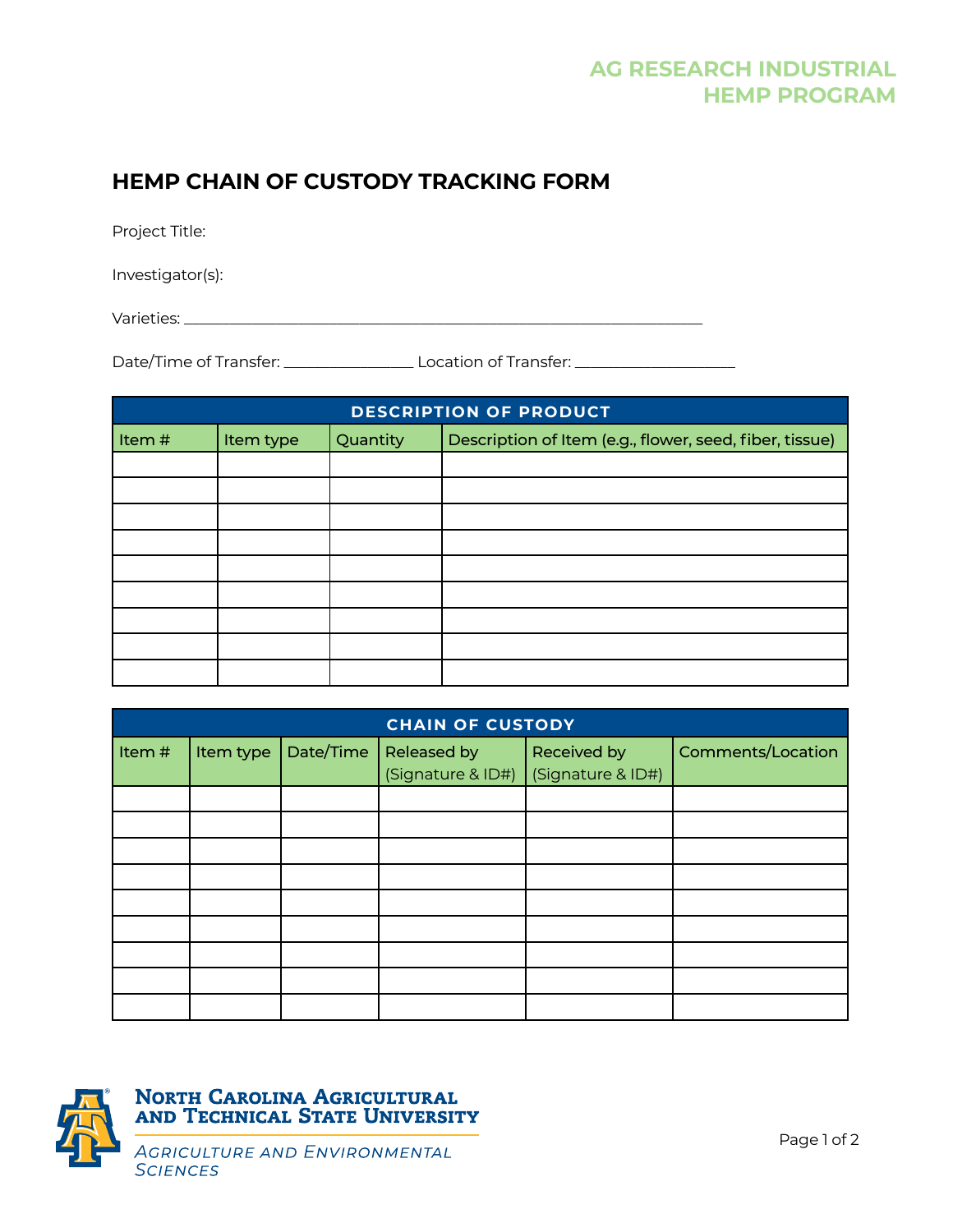# **HEMP CHAIN OF CUSTODY TRACKING FORM**

| <b>CHAIN OF CUSTODY</b> |           |           |                                  |                                  |                   |  |
|-------------------------|-----------|-----------|----------------------------------|----------------------------------|-------------------|--|
| Item#                   | Item type | Date/Time | Released by<br>(Signature & ID#) | Received by<br>(Signature & ID#) | Comments/Location |  |
|                         |           |           |                                  |                                  |                   |  |
|                         |           |           |                                  |                                  |                   |  |
|                         |           |           |                                  |                                  |                   |  |
|                         |           |           |                                  |                                  |                   |  |
|                         |           |           |                                  |                                  |                   |  |
|                         |           |           |                                  |                                  |                   |  |
|                         |           |           |                                  |                                  |                   |  |
|                         |           |           |                                  |                                  |                   |  |

| <b>CHAIN OF CUSTODY</b>                                                                                                                                                                                                                     |  |  |  |  |
|---------------------------------------------------------------------------------------------------------------------------------------------------------------------------------------------------------------------------------------------|--|--|--|--|
| <b>AUTHORIZATION FOR DISPOSAL</b>                                                                                                                                                                                                           |  |  |  |  |
| Item(s) #: __________ on this document pertaining to (suspect): _______________________<br>is(are) no longer needed as evidence and is/are authorized for disposal by (check appropriate<br>disposal method)<br>□ Return to Owner □ Destroy |  |  |  |  |
| <b>WITNESS TO DESTRUCTION OF PRODUCT</b>                                                                                                                                                                                                    |  |  |  |  |
| Item(s) #: _________ on this document were destroyed by Product Custodian<br>Name & ID# of Witness to destruction: ____________________________Signature: _______________________                                                           |  |  |  |  |
| <b>RELEASE TO LAWFUL OWNER</b>                                                                                                                                                                                                              |  |  |  |  |
| Item(s) #: __________ on this document was/were released by Product Custodian                                                                                                                                                               |  |  |  |  |
|                                                                                                                                                                                                                                             |  |  |  |  |
| $Zip Code: \_\_$<br>Under penalty of law, I certify that I am the lawful owner of the above item(s).                                                                                                                                        |  |  |  |  |
|                                                                                                                                                                                                                                             |  |  |  |  |
| Copy of Government-issued photo identification is attached. $\Box$ Yes $\Box$ No                                                                                                                                                            |  |  |  |  |
| THIS HEMP FLOWER CHAIN-OF-CUSTODY FORM IS TO BE RETAINED AS A<br>PERMANENT RECORD BY THE INVESTIGATORS OF THE PROJECT                                                                                                                       |  |  |  |  |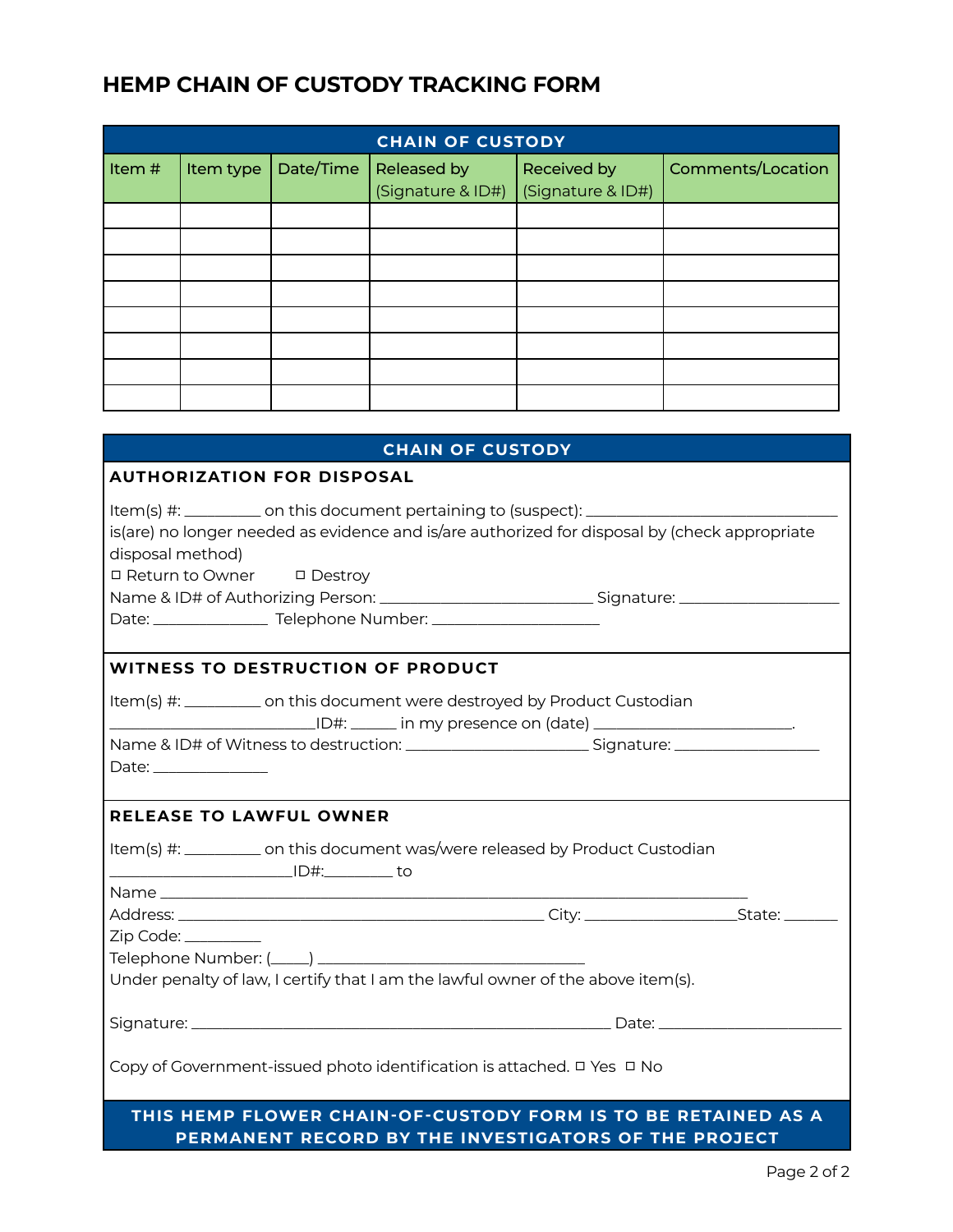# **7.TESTING THC LEVELS**

External testing is done by sending representative samples to AVAZYME for THC and CBD analysis https://www.avazyme.com/industrialhemptestinglaboratory/.

Conditions used by N.C. A&T Department of Natural Resources and Environmental Design internal testing lab are listed below:

#### **DRY**

Dry material to w/w moisture content of between .5%-1.25%

65o C until ∆mg/min is 1.

### **HOMOGENIZE**

Remove seeds and stems; grind until uniform.

#### **WEIGH**

 Place approximately .2000 g of dry homogenous industrial hemp within a 50 ml centrifuge tube.

Record weight of sample within .0001g.

#### **EXTRACT**

Decant 40 ml of ACS Grade Methanol into centrifuge tube with industrial hemp.

Place on Wrist Action Shaker for 15 min, shake at highest setting.

## **VIAL PREP**

Use 1 ml syringe, pull sample of methanol from middle of 50 ml centrifuge tube.

Place .22µm, Hydrophobic PTFE filter tip on syringe.

Use syringe to filter sample into 2ml amber vial. Cap.

#### **ANALYSIS EQUIPMENT**

Agilent 7890A GC, with FID detector, with Auto Sampler.

Rxi-5ms, 15 m, .25mm ID, .25µm df Column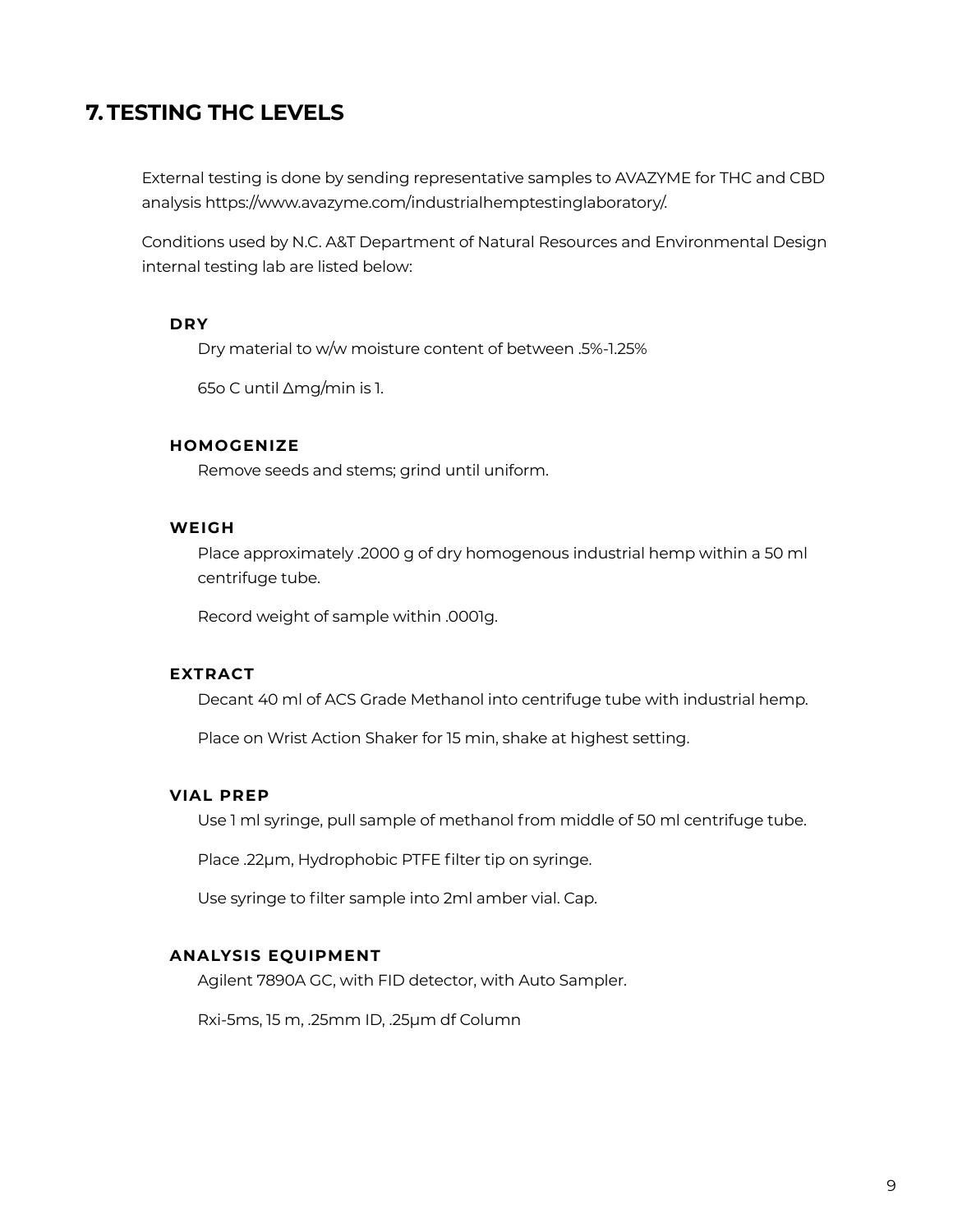### **ANALYSIS CONDITIONS**

*Front Inlet* Mode: Split Initial temp: 250 ˚C Pressure: 9.52 psi Split ratio: 20:1 Split flow: 15.6 mL/min Total flow: 19.1 mL/min Gas Saver: On Saver flow: 20.0 mL/min Saver time: 2.00 min Gas type: Helium

### *Oven*

Initial Temp: 200 ˚C at 0 min Ramp: 15 ˚C/min at 300 ˚C, hold 0 min

## **CALIBRATION, ERROR VERIFICATION**

 Known concentrations of analyte are prepared within methanol across expected concentrations that are identified for retention times associated with a specific signal produced by the detector.

Levels are prepared to match expected responses at corresponding percentages of THC in the 200 mg sample. Example: 0.30% at a 0.200 g hemp sample is 0.60 mg or 600 μg. Extraction in 40 mL of methanol would result in a concentration of THC at 600 μg/40 mL which equals 15 μg/mL.

| <b>LEVEL</b> | $(\mu g/ml)$ | <b>CONCENTRATION THC CONCENTRATION FID SIGNAL (pa/s)</b><br>$(w/w\%)$ |  |
|--------------|--------------|-----------------------------------------------------------------------|--|
|              | 100          | 2                                                                     |  |
|              | 50           |                                                                       |  |
|              | 25           | .5                                                                    |  |
|              | 15           |                                                                       |  |
|              |              | .2                                                                    |  |
| 6            | 2.5          |                                                                       |  |

Plotted on a line; Cannabinoid Concentration Vs FID Signal must achieve r2 ≥ .995 or calibration is rejected.

Each series of analytic samples are running with a blank, a duplicate and a standard.

 Blank Vial: Amber vial with only methanol (no THC). If any signal is seen besides solvent peak entire series is rejected.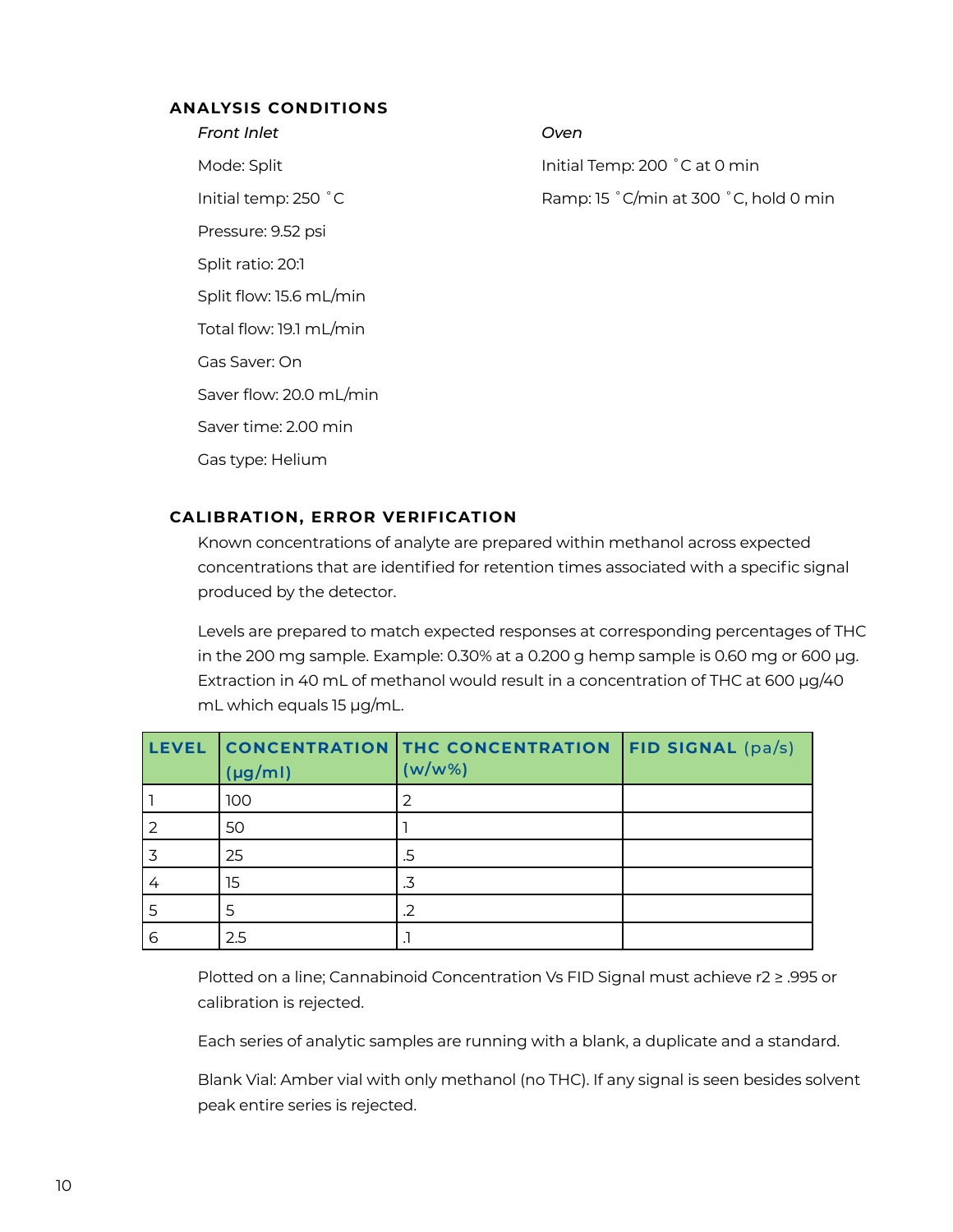Duplicate vail: Amber vial with a replicate of a randomly selected sample within the series. If a variance of over 5% is seen between the sample and its duplicate, the series is rejected.

Standard vial: a vial is prepared with a known concentration spike. If a variance is seen of 5% between the known spike and its corresponding calibration point, the series is rejected.

### **REFERENCES**

Sample Prep: Colorado Department of Agriculture Biochemistry Laboratory SOP No.: PT-LBOP-014

Analysis: Colorado Department of Ag SOP No.: PT-METH-031

For more information: https://www.ams.usda.gov/rules-regulations/hemp/informationlaboratories

## **8.BIOSAFETY PROCEDURES**

### **CROSS POLLINATION**

In order to avoid cross contamination due to pollen transfer to CBD hemp from fiber and seed hemp, considerations must be made. According to research conducted in 1998, cross pollination reduces the plants' essential oils, which are where THC and CBD compounds are contained, by 56%. Male hemp plants flower for 2-3 weeks and each male plant can produce up to 350,000 pollen grains. In order to minimize cross pollination, it is recommended that possible pollination plantings should be located at least 5 miles apart or a dense wind break must be planted. It is important to note that this cannot eliminate the possibility of cross pollination; however, it will drastically reduce the possibility. The PIs of both research projects and the farm manager need to come to an agreement with the CAES Industrial Hemp Task Force on the planting areas before project initiation.

Cross pollination can also occur from within the field. If using seed stock for propagation, it is important to remove all males from the research study, either before or after planting. When using seeds, plants should be sexed before planting to reduce the possibility of males being transplanted into the field of research. Forced flowering can allow researchers to sex the plants before planting in the field. This can be done in either a greenhouse that can be deprived of light or an indoor facility where light can be manipulated. Hemp plants are photosensitive and begin to flower when they receive 12 hours of light and 12 hours of uninterrupted dark. This can be achieved during the winter, if you are in a greenhouse, by manipulating the lighting period inside, or by allowing the plants to get 12 hours of light outside and then moving them inside a light-deprived area for 12 hours. It takes roughly 2 weeks for flowers to begin to form once this change in light has occurred. One would then begin to remove the males over the next 3-5 days, and then return light to the levels of vegetative periods. This will allow the plant to re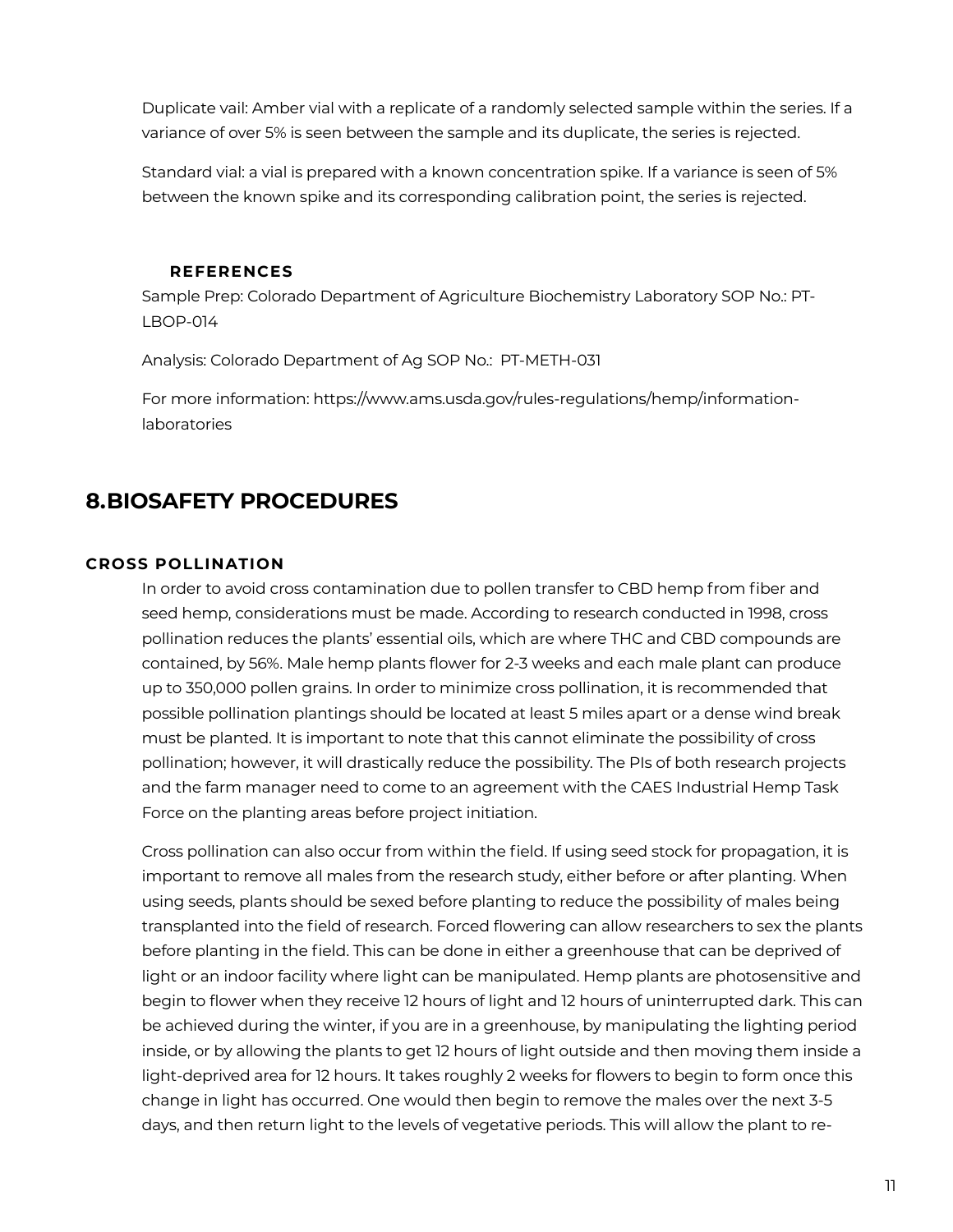enter vegetative growth until time for field planting.

Caution should also be taken if researchers visit other hemp plantings around the state. If visiting a field where male plants are identified, researchers must change or wash the clothing they were wearing before entering a research field. However, it is a good idea to change clothes before entering any hemp research fields after a visit.

### **SOIL CONTAMINATION**

It is important to understand that bacteria, viruses and other pests can be introduced to hemp research fields by physical means. Contaminated soil can be introduced to a research field by shoe, truck tire, equipment or other carrier. When visiting other hemp plantings around the state, researchers should wear booties or another form of shoe protection to ensure no contaminated soil is brought into their vehicle or back to another researcher's field. Tires of any truck visiting another hemp field planting throughout the state should be washed to avoid cross contamination.

Precautions should be taken during field days or other events when the public will be visiting any hemp research site on the farm. Shoe protection needs to be provided to the public to ensure that no soil contamination be introduced to those research sites. It is also suggested that hand sanitizer be provided to anyone who will be touching hemp plants during the events. Caution should also be taken when prepping the research area for planting. Any equipment used should be washed prior to and after use in the area. For example, when using a rototill attachment for field prep, the tires of the tractor and the rototill should both be washed prior to and after use. This will ensure that no contaminated soil is introduced into the research area or into another researcher's area.

#### **PEST INTRODUCTION**

Pests can be introduced to a field as easily as pollen. Aphids, thrips and spider-mites can all be introduced by visitors to multiple fields. Therefore, if a researcher visits another field, it is always recommended that the researcher wear shoe protection and change clothes before entering a research site.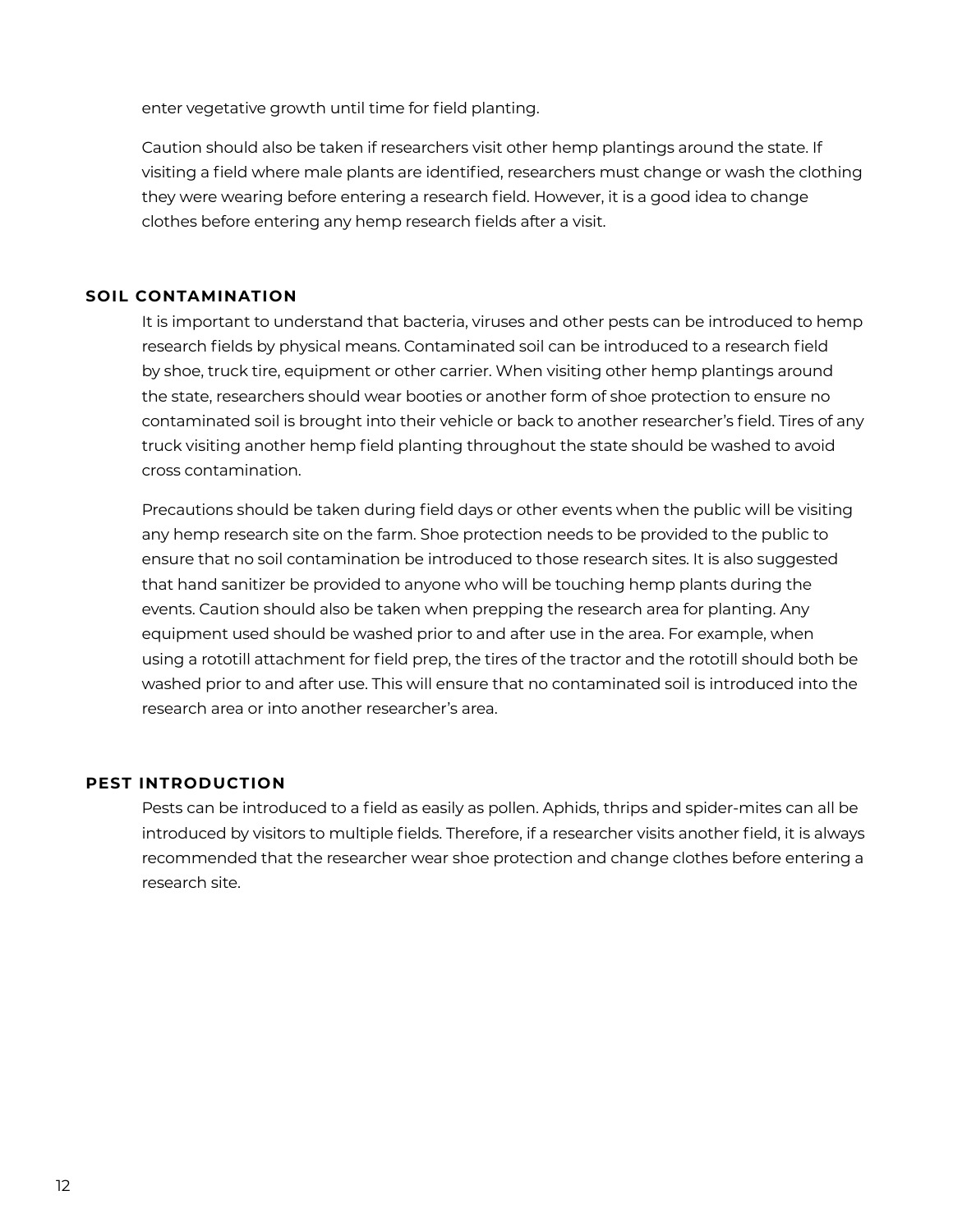N.C. A&T is accredited by SACSCOC to award baccalaureate, master's and doctoral degrees. | N.C. A&T does not discriminate against any person on the basis of age, color, disability, gender identity, genetic information, national origin, race, religion, sex, sexual orientation, veteran status, or any other basis protected by law. | N.C. A&T is an AA/EEO and ADA compliant institution.